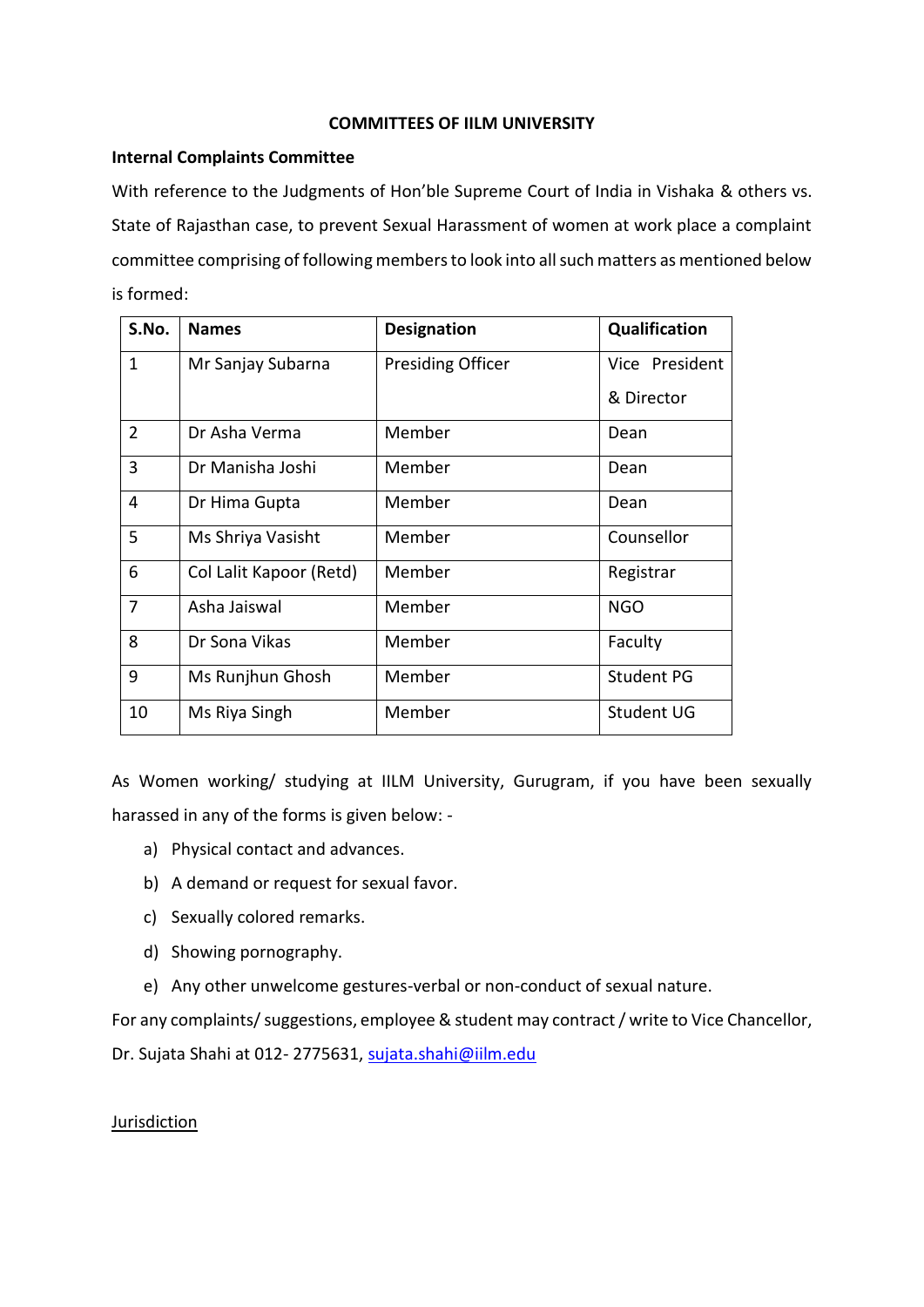All members of staff; teaching or non-teaching and all students studying in IILM University are subject to the jurisdiction of this committee.

### Conducting Enquiry by the Internal Complaints Committee

i) Any person aggrieved shall prefer a complaint before the Internal Complaints Committee at the earliest point of time and in any case within 15 days from the date of occurrence of the alleged incident.

ii) The complaint shall contain all the material and relevant details concerning the alleged sexual harassment including the names of the contravene or and the complaint shall be addressed to the Complaints Committee.

iii) If the complainant feels that she cannot disclose her identity for any particular reason the complainant shall address the complaint to the Vice Chancellor and hand over the same in person or in a sealed cover. Upon receipt of such complaint the Vice Chancellor shall retain the original complaint with himself/herself and send to the Complaints Committee a gist of the complaint containing all material and relevant details, other than the name of the complainant and other details, which might disclose the identity of the complainant.

iv) The Complaints Committee shall take immediate necessary action to cause an enquiry to be made discreetly or hold an enquiry, if necessary.

v) The Complaints Committee shall after examination of the complaint submit its recommendations to the Vice Chancellor recommending the penalty to be imposed.

vi) Vice Chancellor upon receipt of the report from the Complaints Committee shall after giving an opportunity of being heard to the persons complained against, confirm with or without modification the penalty recommended after duly following the prescribed procedure

vii) In cases, pertaining to the officer holding the posts of Asstt. Registrar / Lecturers or above the case shall be submitted to the Board of Management / Governing Body of the University.

### **Disciplinary Committee**

Disciplinary Committee will comprise of the following members: -

| S.No. | <b>Name</b>       | <b>Designation</b> | Qualification             |
|-------|-------------------|--------------------|---------------------------|
|       | Mr Sanjay Subarna | Chairperson        | Vice President & Director |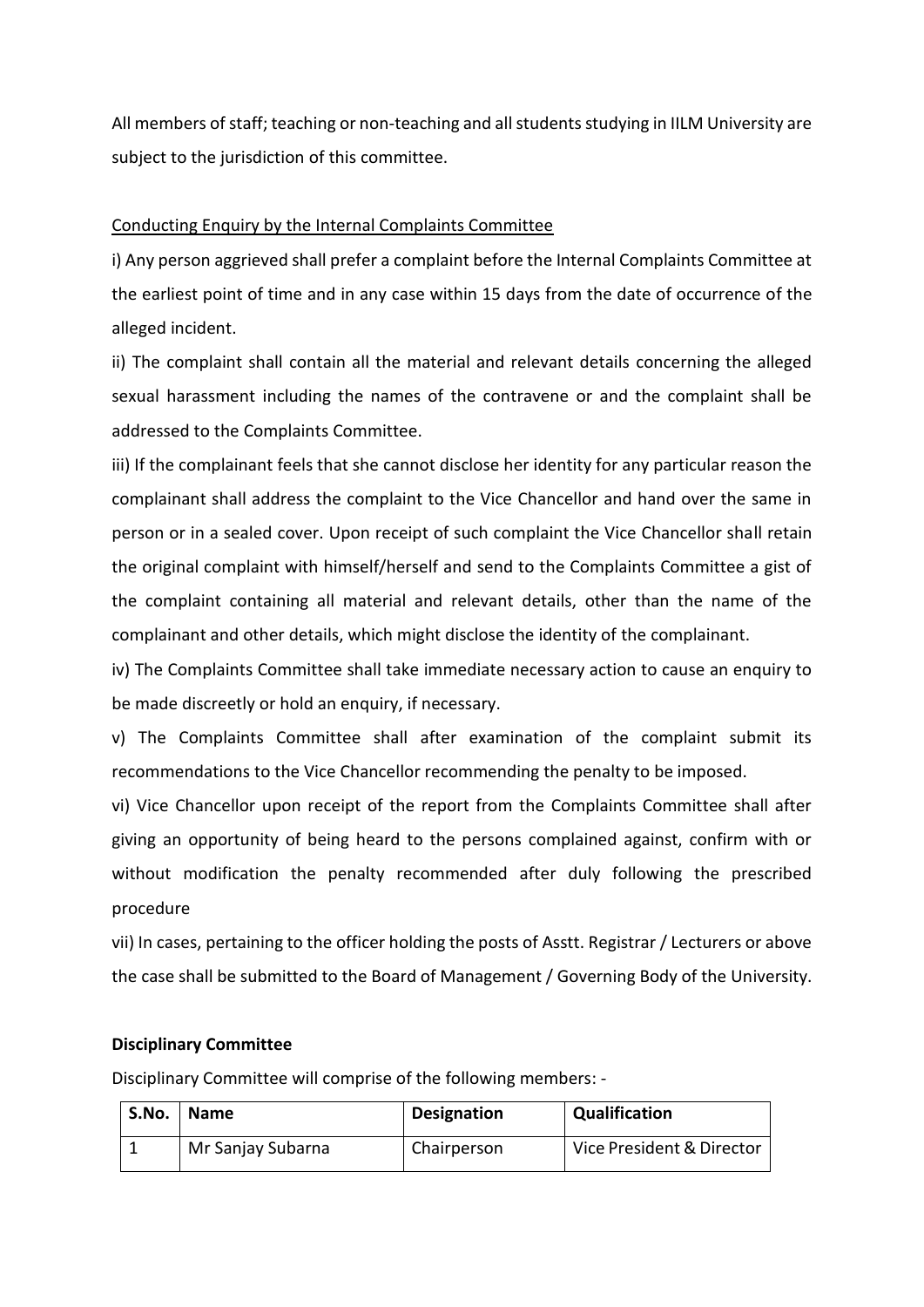|   | Dr Hima Gupta           | Member | Dean           |
|---|-------------------------|--------|----------------|
| 3 | Dr Asha Verma           | Member | Dean           |
|   | Dr Manisha Joshi        | Member | Dean           |
|   | Prof Nitika Seth        | Member | Senior Faculty |
| 6 | Col Lalit Kapoor (Retd) | Member | Registrar      |

# **Committee Role and Responsibilities**

### **Ongoing Activities**

- 1. Maintain transparency, non-bias opinion and confidentiality.
- 2. Review and finalize all meeting minutes in advance of Committee member circulation.
- 3. Sign all records, reports, member decision letters and /or other forms related to the Committee activities.

### **During the Meetings**

- 1. Ensure all Committee members have the opportunity to actively participate in Committee discussions, decisions and motions; and manage controversy.
- 2. Ensure member secretary has documented the proceedings:
	- a) All main points of the meeting's discussions
	- b) Action items
	- c) Motions / decision made by Committee
	- d) Meeting start and end time
- 3. Set future meeting dates.

### **Acts of indiscipline and misconduct**

Without prejudice to the generality of the power to maintain and enforce discipline the following shall amount to acts of indiscipline or misconduct on the part of a student of the University and affiliated colleges and institutions: -

(i) Physical assault, or threat to use physical force, against any member of the teaching or nonteaching staff of the University or an affiliated college or institution or against any student of the University.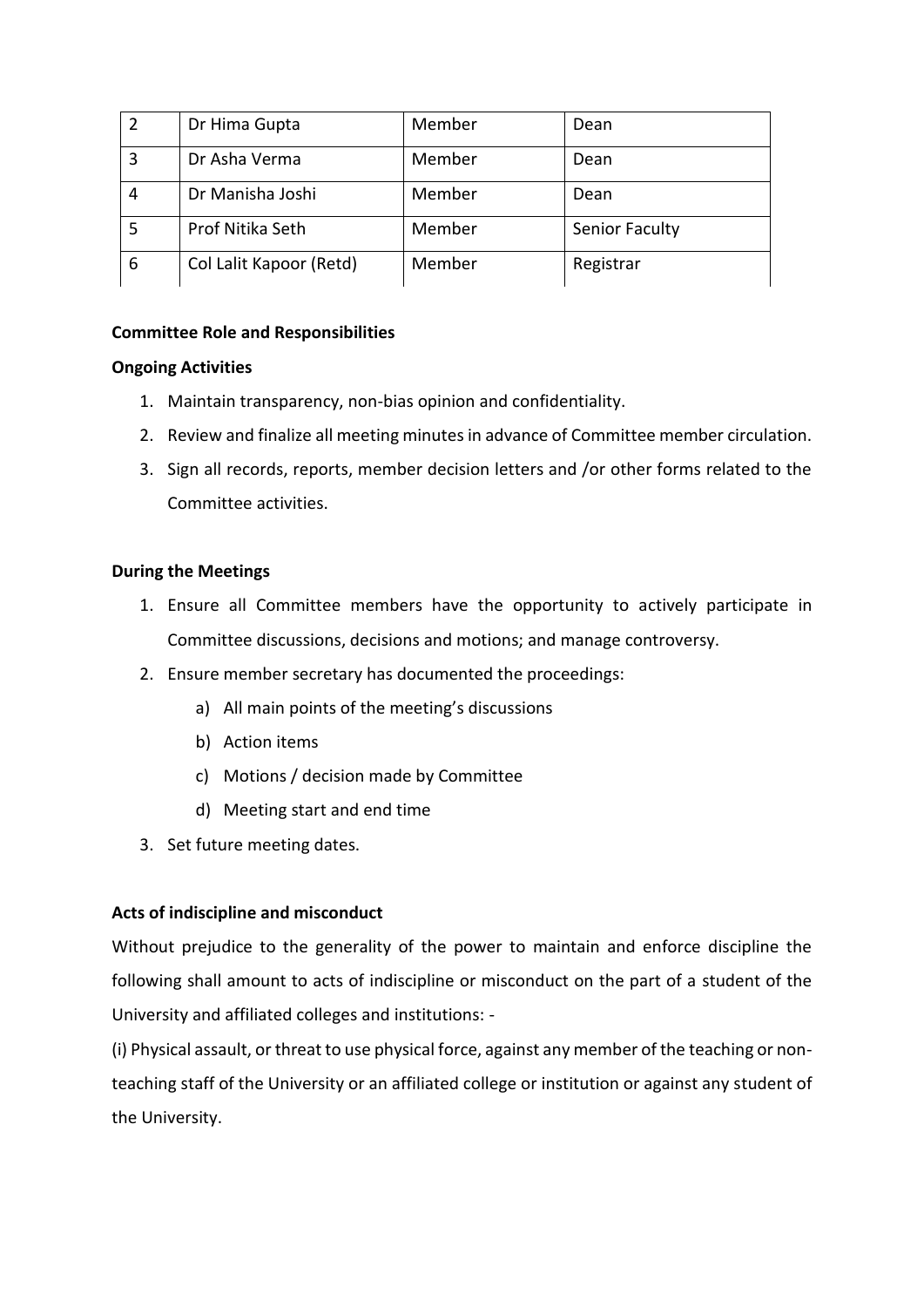(ii) Remaining absent from the class, test or examination or any other curricular or cocurricular activity which he is expected to participate in;

(iii) Carrying of, use of or threat to use, any weapon;

(iv) Misbehavior or cruelty towards any other student, teacher or any other employee of the University, a college or institution;

(v) Use of drugs or other intoxicants except those prescribed by a qualified doctor;

(vi) Any violation of the provisions of the Civil Rights Protection Act, 1976;

(vii) Indulging in or encouraging violence or any conduct which involves moral turpitude;

(viii) Any form of gambling;

(ix) Violation of the status, dignity and honor of a student belonging to a scheduled caste or a scheduled tribe;

(x) Discrimination against any student or a member of staff on grounds of caste, creed, language, place of origin, social and cultural background or any of them;

(xi) Practicing casteism and untouchability in any form or inciting any other person to do so;

(xii) Any act, whether verbal or otherwise, derogatory to women;

(xiii) Drinking or smoking;

(xiv) Any attempt at bribing or corruption of any manner or description;

(xv) Willful destruction of the property of the University;

(xvi) Behaving in a rowdy, intemperate or disorderly manner in the premises of the University or encouraging or inciting any other person to do so;

(xvii) Creating discord, ill-will or intolerance among the students on sectarian or communal grounds or inciting any other student to do so;

(xviii) Causing disruption of any manner or description of the academic functioning of the University system;

(xix) Indulging in or encouraging any form of disruptive activity connected with tests, examinations or any other activity of the University.

(xx) Truancy and unpunctuality;

# **Anti- Ragging Committee**

Anti-Ragging Committee comprising of the following members: -

| S.No.   Name |  |  | Designation   Qualification |
|--------------|--|--|-----------------------------|
|--------------|--|--|-----------------------------|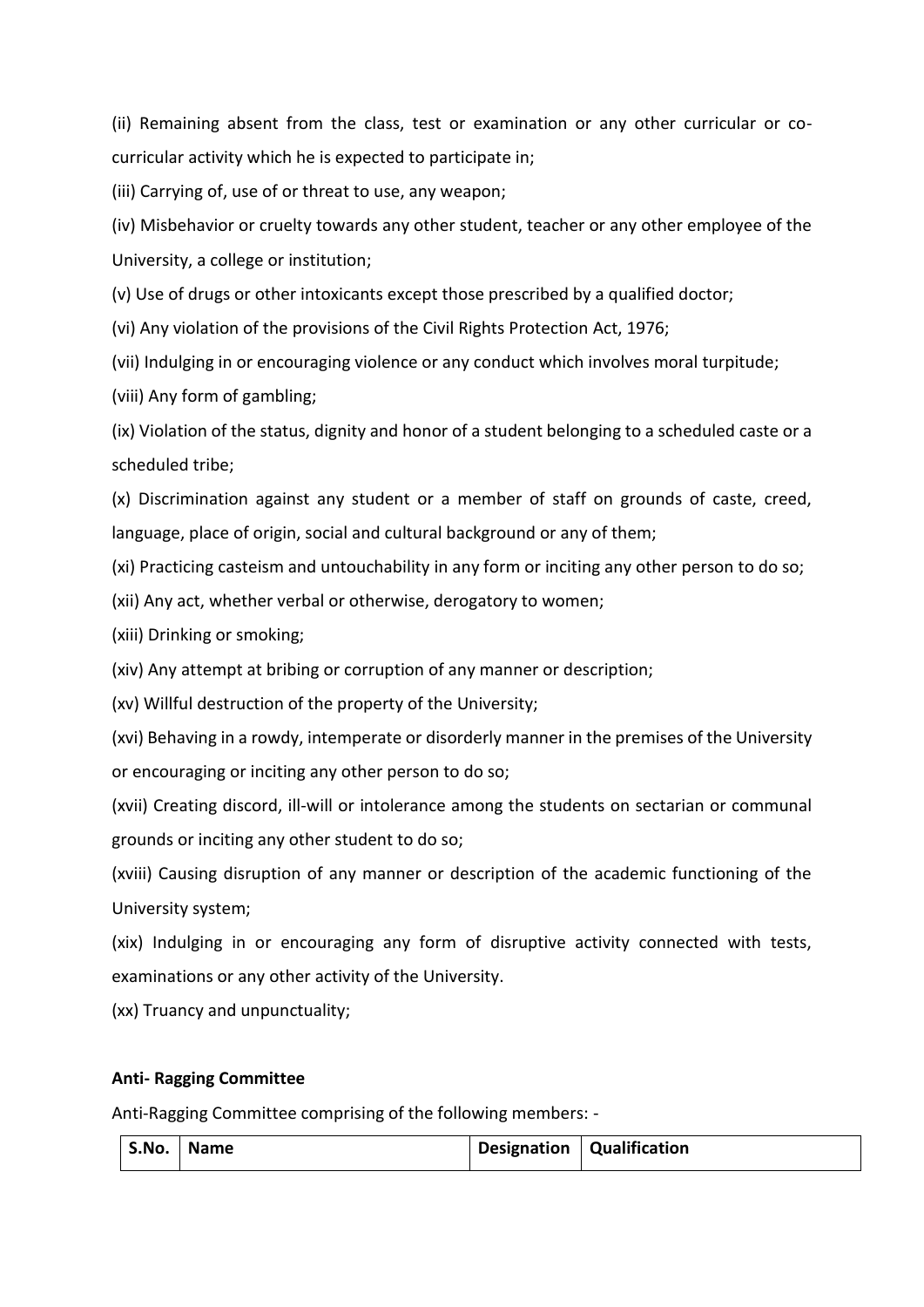| $\mathbf{1}$   | Dr Sujata Shahi         | Chairperson | <b>Vice Chancellor</b>         |
|----------------|-------------------------|-------------|--------------------------------|
| $\overline{2}$ | Mr Sanjay Subarna       | Member      | Vice President & Director      |
| $\overline{3}$ | Dr Saima Rizvi          | Member      | Senior Faculty                 |
| $\overline{4}$ | Dr Manisha Joshi        | Member      | Dean                           |
| 5              | Dr Asha Verma           | Member      | Dean                           |
| 6              | Prof Nitika Seth        | Member      | Senior Faculty                 |
| $\overline{7}$ | Dr Hima Gupta           | Member      | Dean                           |
| 8              | Dr Kamna Yadav          | Member      | Senior Faculty                 |
| 9              | Col Lalit Kapoor (Retd) | Member      | Registrar                      |
| 10             | SHO - Sushant Lok       | Member      | Police<br>Representative       |
|                |                         |             | Administration                 |
| 11             | To be nominated         | Member      | Representative Local Media     |
| 12             | Ms Asha Jaiswal         | Member      | Representative NGO             |
| 13             | Ms Runjhun Ghosh        | Member      | Representative Senior Student  |
| 14             | Ms Shriya Vasisht       | Member      | Counsellor                     |
| 15             | Ms Riya Singh           | Member      | Representative Fresher Student |
| 16             | To be Nominated         | Member      | <b>Representative Parents</b>  |

# **Ragging**

- 1. "Ragging" means display of disorderly conduct, doing any act which causes or is likely to cause physical or psychological harm or raise apprehension or fear or shame or embarrassment to a student in any college/institution.
- 2. "Ragging" in any form inside or outside the campus is banned.
- 3. Any student found indulging in ragging will be summarily expelled from the college.
- 4. Person found guilty of ragging could be punished with rigorous imprisonment for three year/fine of 25,000/- INR or both depending upon the degree of severity of the offence, as per the Law.

# **Responsibilities of Anti Ragging Committee**

- 1. Committee will be Responsible for the following in their areas.
- 2. They will carry out surprise checks in probable areas of ragging.
- 3. Ensure anti ragging instructions are displayed at prominent places in their areas of control.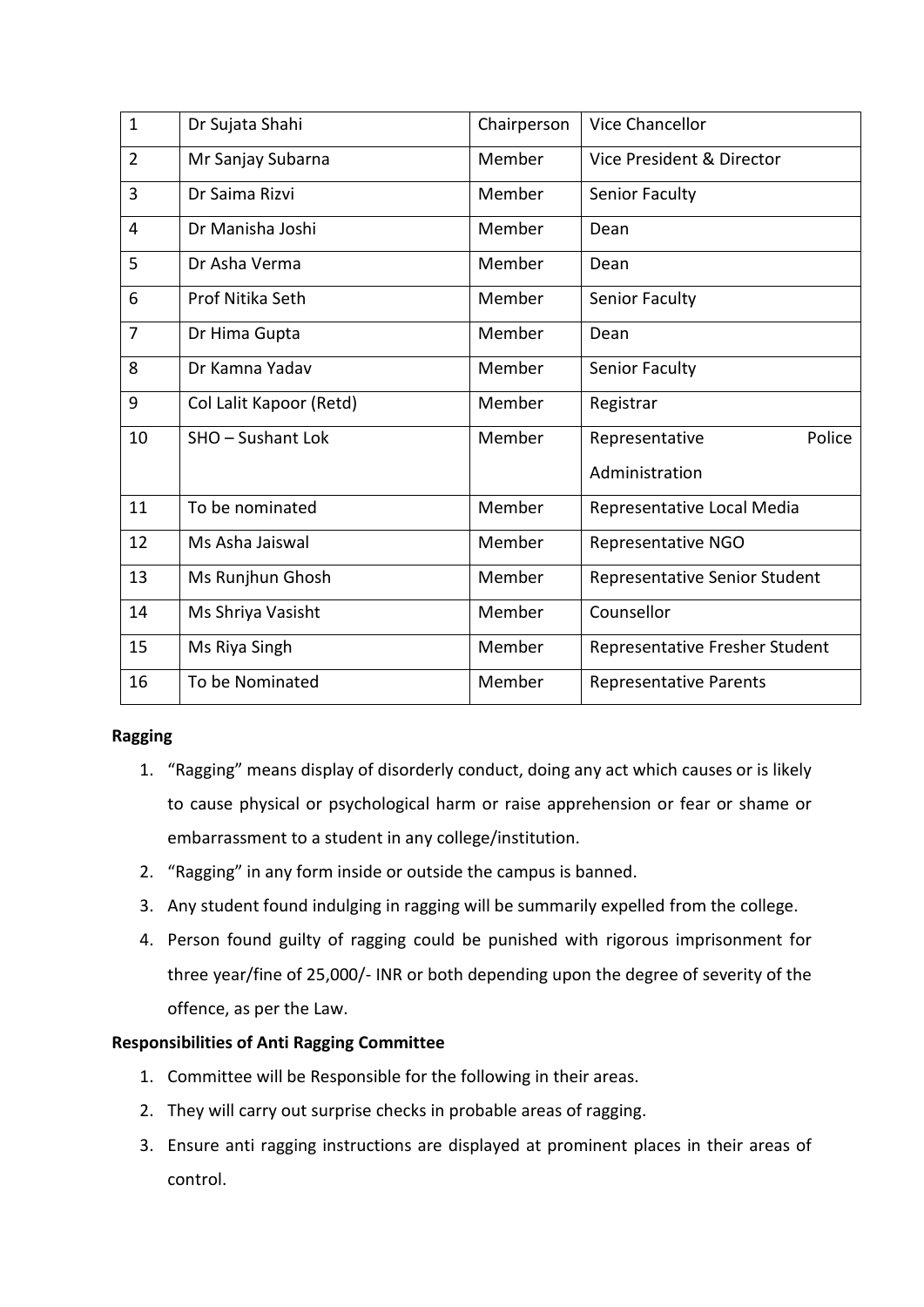- 4. The Committee member will collect the updated list of student including their latest address and phone no's in respect of the classes
- 5. For communication with the in-charge of Anti-Ragging the following telephone no is furnished Dr. Sujata Shahi at 0124-2775631, [sujata.shahi@iilm.edu](mailto:sujata.shahi@iilm.edu)

### **Committee For Redressal Of Grievances**

A Grievance Redressal committee has been formed in the University to settle genuine grievances of students, staff and parents up to a satisfaction level so as to create a healthy relationship among the students, parents' employees and employer. The grievance will include any matter relating to student and staff. The committee is requested to contribute effectively to dispose the grievances at the earliest.

Student Grievances Redressal in compliance of DO. No. F-1-2/2012 (Website) dated September 3, 2014 of University Grants Commission, New Delhi, the students' grievances can be submitted to the committee, members are as follows:

| S.No.        | <b>Names</b>      | <b>Designation</b>       | Qualification  |
|--------------|-------------------|--------------------------|----------------|
| $\mathbf{1}$ | Mr Sanjay Subarna | Chairman                 | Vice President |
|              |                   |                          | & Director     |
| 2            | Dr Manisha Joshi  | Member                   | Dean           |
| 3            | Dr Sona Vikas     | Member                   | Faculty        |
| 4            | Dr Asha Verma     | Member                   | Dean           |
| 5            | Dr Hima Gupta     | Member                   | Dean           |
| 6            | Prof Nitika Seth  | Member                   | Faculty        |
| 5            | Mr Akshay         | Member (Special Invitee) | Student        |
| 6            |                   | <b>OMBUDSMAN</b>         |                |

# **Addressing of Grievance**

1. Written Grievance needs to be submitted by the student of the University to the Grievance committee.